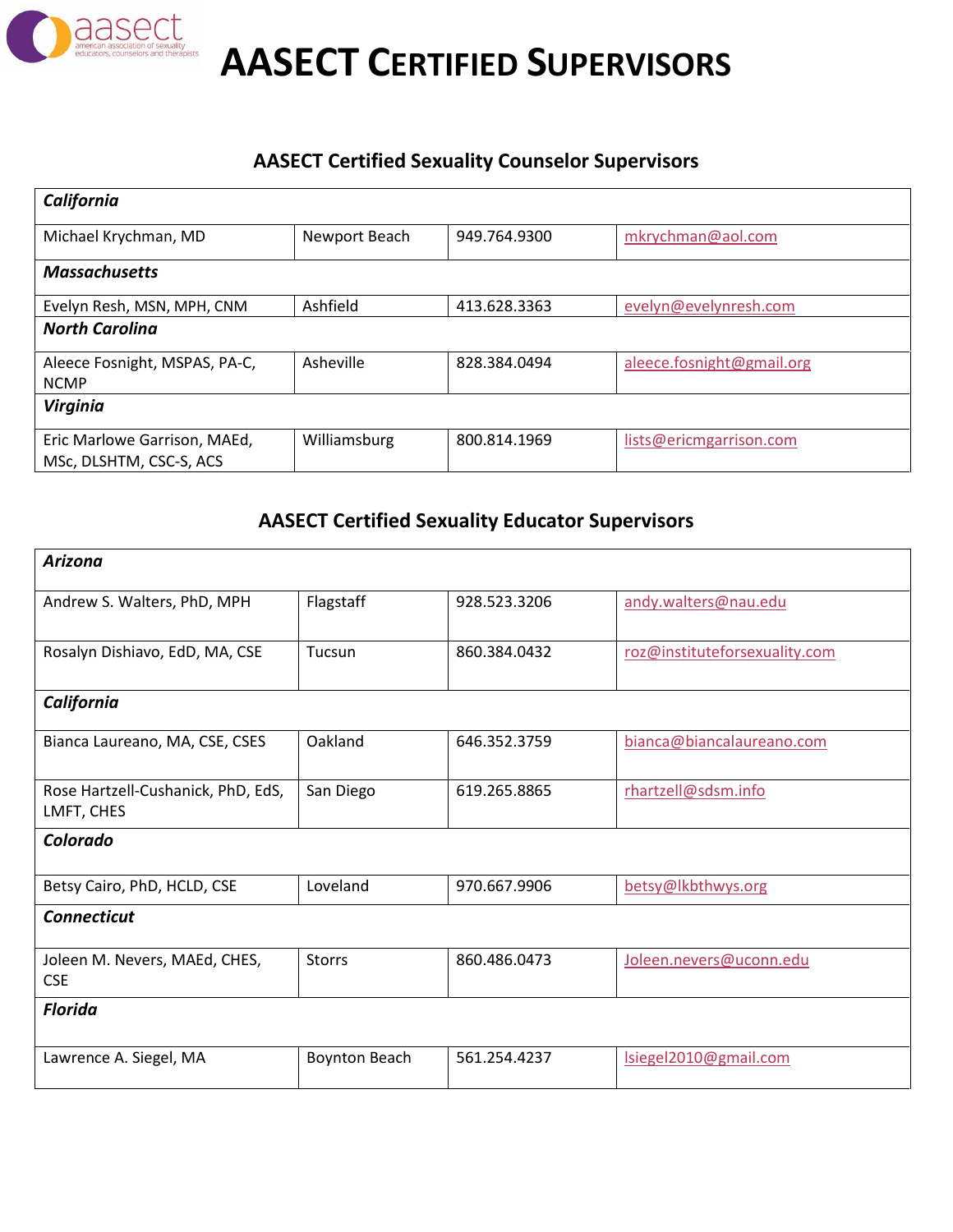

| Wayne Pawlowski, MSW                              | <b>Wilton Manors</b> | 703.887.5854 | waynepawlowski@aol.com        |
|---------------------------------------------------|----------------------|--------------|-------------------------------|
| Georgia                                           |                      |              |                               |
| Mitchell S. Tepper, PhD, MPH                      | Atlanta              | 203.257.1895 | drmtepper@me.com              |
| <b>Indiana</b>                                    |                      |              |                               |
| Heather Eastman-Mueller, PhD,<br>CSE, CHES, FACHA | Bloomington          | 812.855.4851 | heastman@indiana.edu          |
| <b>Kansas</b>                                     |                      |              |                               |
| Nancy E. Harrington, MA                           | De Soto              |              | nancyeharrington926@yahoo.com |
| <b>Michigan</b>                                   |                      |              |                               |
| Sallie Foley, MSW                                 | Ann Arbor            | 734.332.9170 | salliefoley@gmail.com         |
| Heather Alberda, BA                               | Holland              | 616.393.5774 | halberda@miottawa.org         |
| <b>Missouri</b>                                   |                      |              |                               |
| Jessica Naslund, LCSW                             | Olivette             | 573.220.5051 | jnaslund@cccastl.com          |
| Lexx Brown-James, PhD, LMFT                       | St. Louis            | 314.548.9436 | lexx@lexxsexdoc.com           |
| Susan E. Stiritz, MBA, PhD, MSW,<br><b>CSE</b>    | St. Louis            | 314.862.6353 | sstiritz@gmail.com            |
| <b>Nebraska</b>                                   |                      |              |                               |
| Kristen Lilla, LCSW, CST, CSE, CSTS               | Omaha                | 402.201.6046 | kristen@kristenlilla.com      |
| <b>New Jersey</b>                                 |                      |              |                               |
| Melanie Davis, MEd, PhD, CSE,<br><b>CSES</b>      | Bedminster           | 908.568.8349 | answers@melaniedavisphd.com   |
| Justine M. Shuey, DHS, Med                        | Marlton              | 855.377.4839 | justine@drshuey.com           |
|                                                   |                      |              |                               |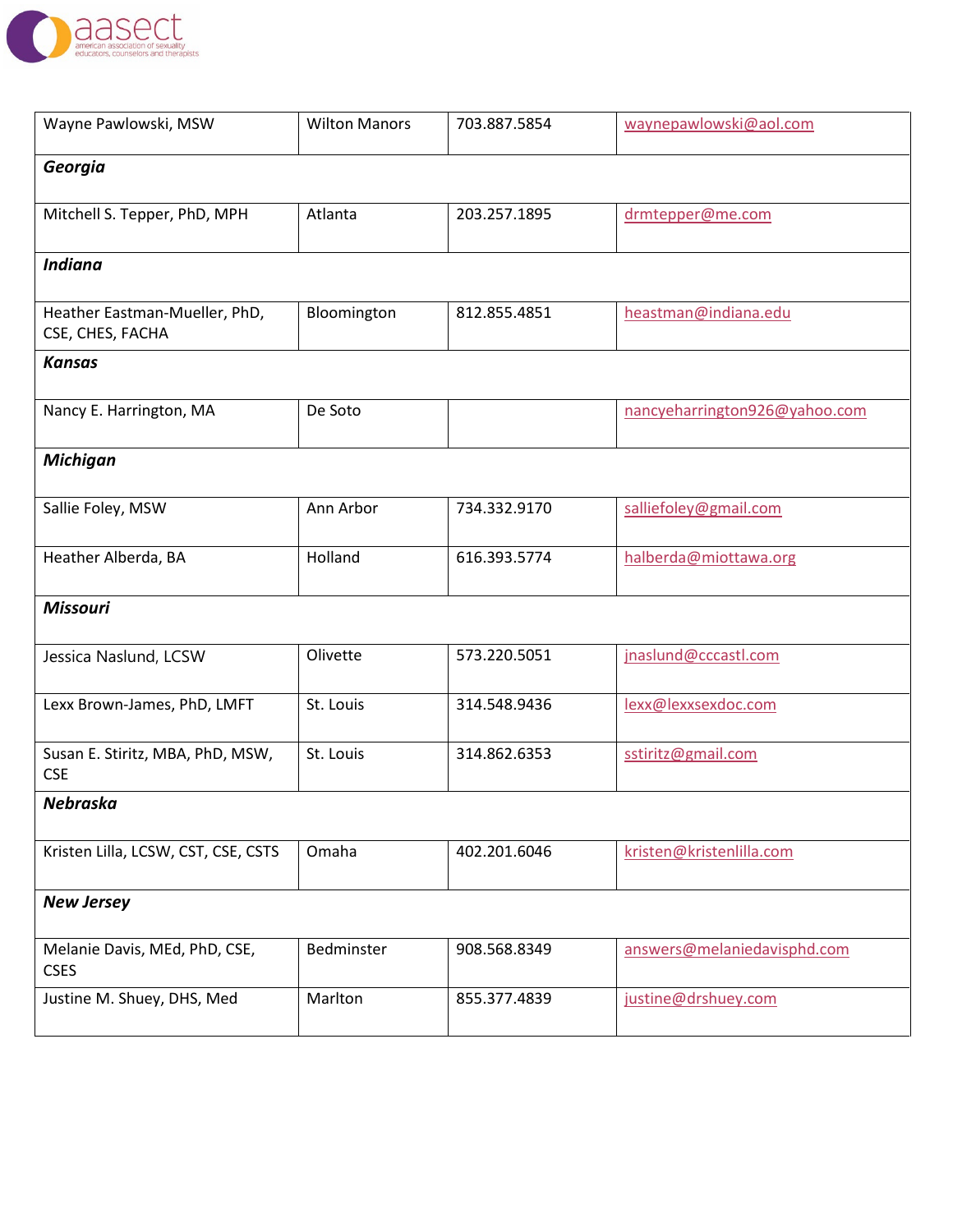

| <b>New York</b>                            |              |                                                               |                              |
|--------------------------------------------|--------------|---------------------------------------------------------------|------------------------------|
|                                            |              |                                                               |                              |
| Luca Maurer, MS                            | Ithaca       | 607.274.7394                                                  | maurer@twcny.rr.com          |
| Logan Levkoff, MS, PhD                     | New York     |                                                               | loganlevkoffasst@gmail.com   |
| <b>Ohio</b>                                |              |                                                               |                              |
| Barbara Thomas, MEd, CSE, JSOC             | Cincinnati   | 513.731.7077                                                  | bjthomas tecs@yahoo.com      |
| Richelle Frabotta, MSEd, CSE, CSES         | Dayton       | 937.609.4261                                                  | richellefrabotta@gmail.com   |
| Pennsylvania                               |              |                                                               |                              |
| Konstance McCaffree, PhD                   | Doylestown   | 215.317.6734                                                  | konniemccaffree@gmail.com    |
| Eli Green, PhD                             | Philadelphia | 917.621.6009                                                  | drelirgreen@gmail.com        |
| <b>Texas</b>                               |              |                                                               |                              |
| Beth Boatman, LMFT, CSE, MEd,<br><b>MS</b> | Fort Worth   | 512.710.8504                                                  | beth@yoursensualhealth.com   |
| <b>Wisconsin</b>                           |              |                                                               |                              |
| Amy Gilliland, PhD, BTD (DONA)             | Madison      | 608.257.1968                                                  | amy@amygilliland.com         |
| Markie Twist, PhD                          | Menomonie    | 715.232.2194                                                  | twistm@uwstout.edu           |
|                                            |              | <b>International Certified Sexuality Educator Supervisors</b> |                              |
| Canada                                     |              |                                                               |                              |
| Peggy J. Kleinplatz, PhD                   | Ottawa       | 613.563.0846                                                  | kleinpla@uottowa.ca          |
| Reece Malone, MPH, DHS                     | Winnipeg     | 204.471.8771                                                  | info@reecemalone.com         |
| <b>Singapore</b>                           |              |                                                               |                              |
| Martha Tara Lee, BA, MA, DHS               | Singapore    | 656.100.0851                                                  | drmarthalee@eroscoaching.com |
|                                            |              |                                                               |                              |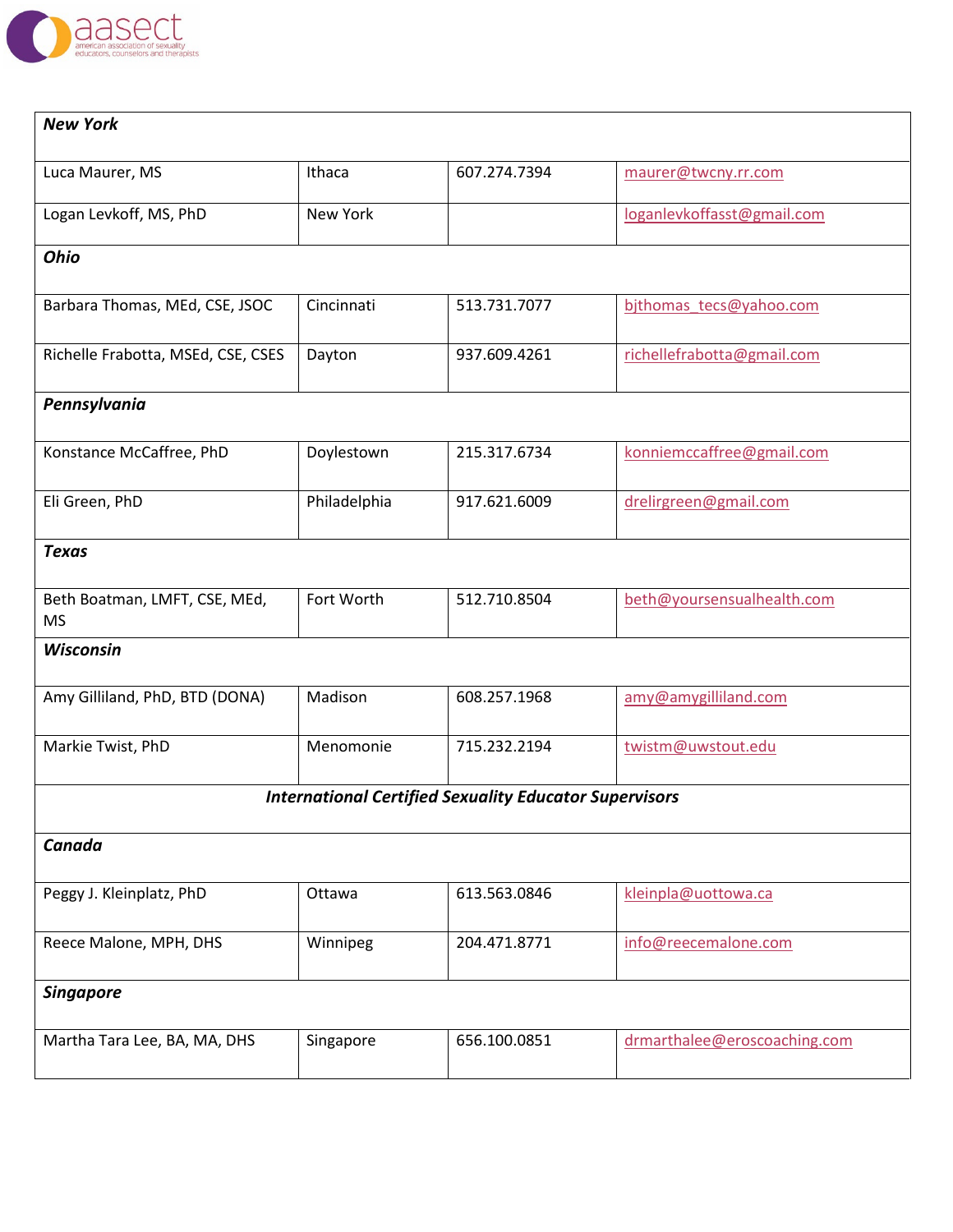

## **AASECT Certified Sex Therapist Supervisors**

| <b>Alaska</b>                                    |                      |              |                               |
|--------------------------------------------------|----------------------|--------------|-------------------------------|
| Susan LaGrande, PhD                              | Anchorage            | 907.250.9281 | lagrandesusan@gmail.com       |
| <b>Arizona</b>                                   |                      |              |                               |
| Ralph H. Earle                                   | Scottsdale           | 480.947.5739 | pcs@pcsearle.com              |
| Janice K. Brundage, PhD                          | Tucson               | 520.325.8500 | maderajkb@yahoo.com           |
| California                                       |                      |              |                               |
| Natalie Finegood Goldberg, MA                    | <b>Beverly Hills</b> | 310.963.4216 | Natalie@CreatingChangeLA.com  |
| Stella Resnick, PhD                              | <b>Beverly Hills</b> | 310.855.7656 | stella@drstellaresnick.com    |
| Winston Wilde, MA, DHS                           | <b>Beverly Hills</b> | 323.692.9120 | docwilde@verizon.net          |
| Linda De Villers, PhD                            | El Segundo           | 310.535.9110 | lindadevillersphd@yahoo.com   |
| Tamara Mae Sprigel, PhD, LMFT                    | Encino               | 310.446.6653 | docsprigel@gmail.com          |
| Alexandra Katehakis, MA                          | Los Angeles          | 310.843.9902 | alex@centerforhealthysex.com  |
| Daniel J. Alonzo, PsyD                           | Los Angeles          | 323.549.9409 | dalonzo@pgi.edu               |
| Yamonte Cooper, EdD, LPCC                        | Los Angeles          | 310.912.7610 | drcooper@dryamontecooper.com  |
| Stephen Braveman, MA, LMFT, DST                  | Monterey             | 831.375.7553 | stephen@isgcmonterey.net      |
| Stephanie Buehler, MPW, PsyD,<br>CST-S           | Newport<br>Beach     | 800.769.0342 | dr.stephaniebuehler@gmail.com |
| Marty Klein, PhD                                 | Palo Alto            | 650.856.6533 | klein@sexed.org               |
| Doug Braun-Harvey, MA, CGP                       | San Diego            | 619.528.8360 | doug@theharveyinstitute.com   |
| Mary McGinn Clark, PhD                           | San Diego            | 619.280.0285 | maryclark@sdsextherapy.com    |
| Rose Hartzell-Cushanick, PhD, EdS,<br>LMFT, CHES | San Diego            | 619.265.8865 | rhartzell@sdsm.info           |
| Britney Blair, PsyD, CBSM                        | San Francisco        | 415.843.1523 | drblair@theclinicca.org       |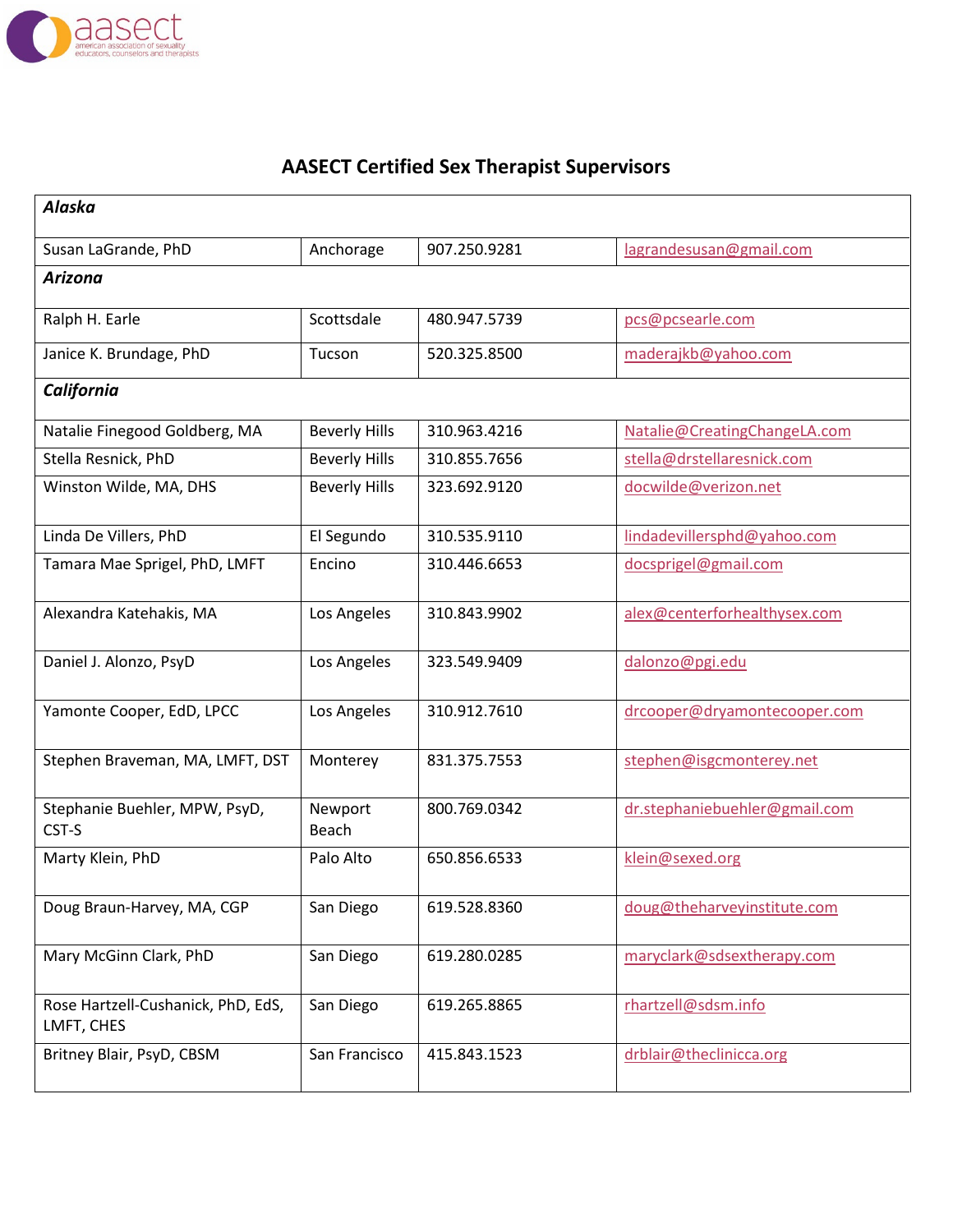

| Suzanne E. Rapley, PhD                      | Santa Barbara            | 805.963.3329 | srapley@cox.net              |
|---------------------------------------------|--------------------------|--------------|------------------------------|
| Diane Gleim, MA                             | Santa Rosa               | 707.535.9650 | dianegleimMFT@gmail.com      |
| Jacqueline N Mendez, MA                     | Woodland<br><b>Hills</b> | 818.804.1284 | info@jacquelinemendez.com    |
| Colorado                                    |                          |              |                              |
| Kamara McAndrews, MA, LMFT,<br>DAACS, CST-S | Colorado<br>Springs      | 719.684.3638 | km@kamaratherapy.com         |
| Marne Wine, MA, LPC                         | Denver                   | 720.234.9058 | marnewine@comcast.net        |
| Janelle Washburne, LCSW, LMFT               | Denver                   | 303.907.0697 | Janelle@Janellewashburne.com |
| Neil Cannon, PhD, LMFT, PhD                 | Denver                   | 303.670.5600 | neil@doctorcannon.com        |
| Lisa Thomas, LCSW, LMFT, DAACS              | Greenwood<br>Village     | 720.489.5150 | lisa@onlinecouch.com         |
| <b>Connecticut</b>                          |                          |              |                              |
| Tammy Nelson, PhD                           | New Haven                | 203.894.1388 | tammy@tammynelson.org        |
| <b>District of Columbia</b>                 |                          |              |                              |
| Susan Segal, LCSW                           | Washington               | 202.463.7188 | Susangsegal@gmail.com        |
| Tamara Pincus, MSW                          | Washington               | 240.305.8315 | tpincus76@gmail.com          |
| Michael Vigorito, MFT, CGP                  | Washington               | 619.459.1688 | mv@michaelvigorito.com       |
| <b>Florida</b>                              |                          |              |                              |
| Richard Siegel, MS, LMHC, CST-S             | <b>Boca Raton</b>        | 561.809.1080 | Ricky.siegel@gmail.com       |
| Sally Valentine, PhD, LCSW                  | <b>Boca Raton</b>        | 561.391.3305 | drsallyvalentine@me.com      |
| William A. Granzig, PhD                     | Fort<br>Lauderdale       | 954.390.0878 | drgranzig@aol.com            |
| Carol Clark, MA, PhD                        | Miami                    | 305.891.1827 | counselor@drcarolclark.com   |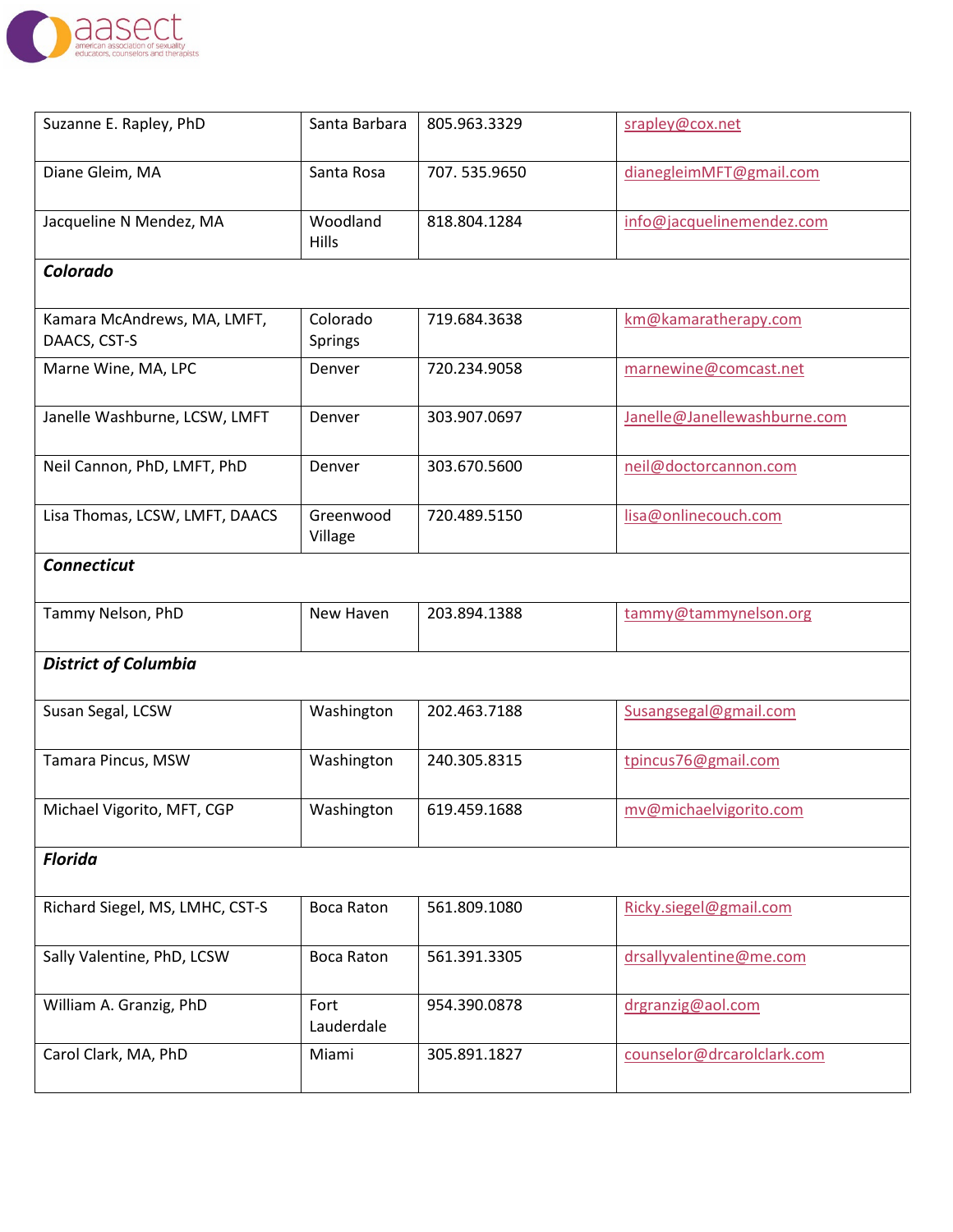

| Leonard Speisman, PhD                                 | Miami              | 305.271.1410 | speismal@gmail.com          |
|-------------------------------------------------------|--------------------|--------------|-----------------------------|
| Deborah Huntley, PhD, CAP                             | Sarasota           | 941.366.2442 | Huntley.deb@gmail.com       |
| Wendy Haggerty, LMFT                                  | Sarasota           | 860.952.9070 | wendyhaggerty@me.com        |
| Rachel Needle, PsyD                                   | West Palm<br>Beach | 561.822.5454 | drrachelneedle@gmail.com    |
| Georgia                                               |                    |              |                             |
| Erika Pluhar, PhD, EdS, LPC, LMFT                     | Atlanta            | 404.869.2952 | erikapluhar@yahoo.com       |
| Anni Tuikka, MA, LPC, CST                             | Atlanta            | 404.549.5151 | atuikka@sent.com            |
| William C. Talmadge, PhD                              | Atlanta            | 404.261.9325 | wctalmadge@gmail.com        |
| Courtney Geter                                        | Decatur            | 678.951.9192 | CourtneyGeterLMFT@gmail.com |
| Natalie A. N. Elliott, LPC, LMFT, CST,<br>CPCS, CST-S | Marietta           | 888.788.4624 | natalie@natalieelliott.com  |
| <b>Hawaii</b>                                         |                    |              |                             |
| Janet Brito, PhD, PSY, LCSW, CST                      | Honolulu           | 808.225.2780 | info@sextherapyhawaii.com   |
| <b>Illinois</b>                                       |                    |              |                             |
| Melissa Novak, LCSW, CST, CSTS                        | Chicago            | 773.270.2246 | mnovaklcsw@gmail.com        |
| Shirley R. Baron, PhD                                 | Chicago            | 312.527.2940 | shirleybaron@gmail.com      |
| Jennifer McComb, PhD                                  | Evanston           | 847.840.9575 | jm@jennifermccomb.com       |
| <b>Indiana</b>                                        |                    |              |                             |
| Maria Hanzlik, PsyD, HSPP                             | Indianapolis       | 317.550.3221 | info@ipci.hush.com          |
| <b>Kansas</b>                                         |                    |              |                             |
| Natasha Helfer Parker                                 | Wichita            | 316.462.0994 | nhelferparker@gmail.com     |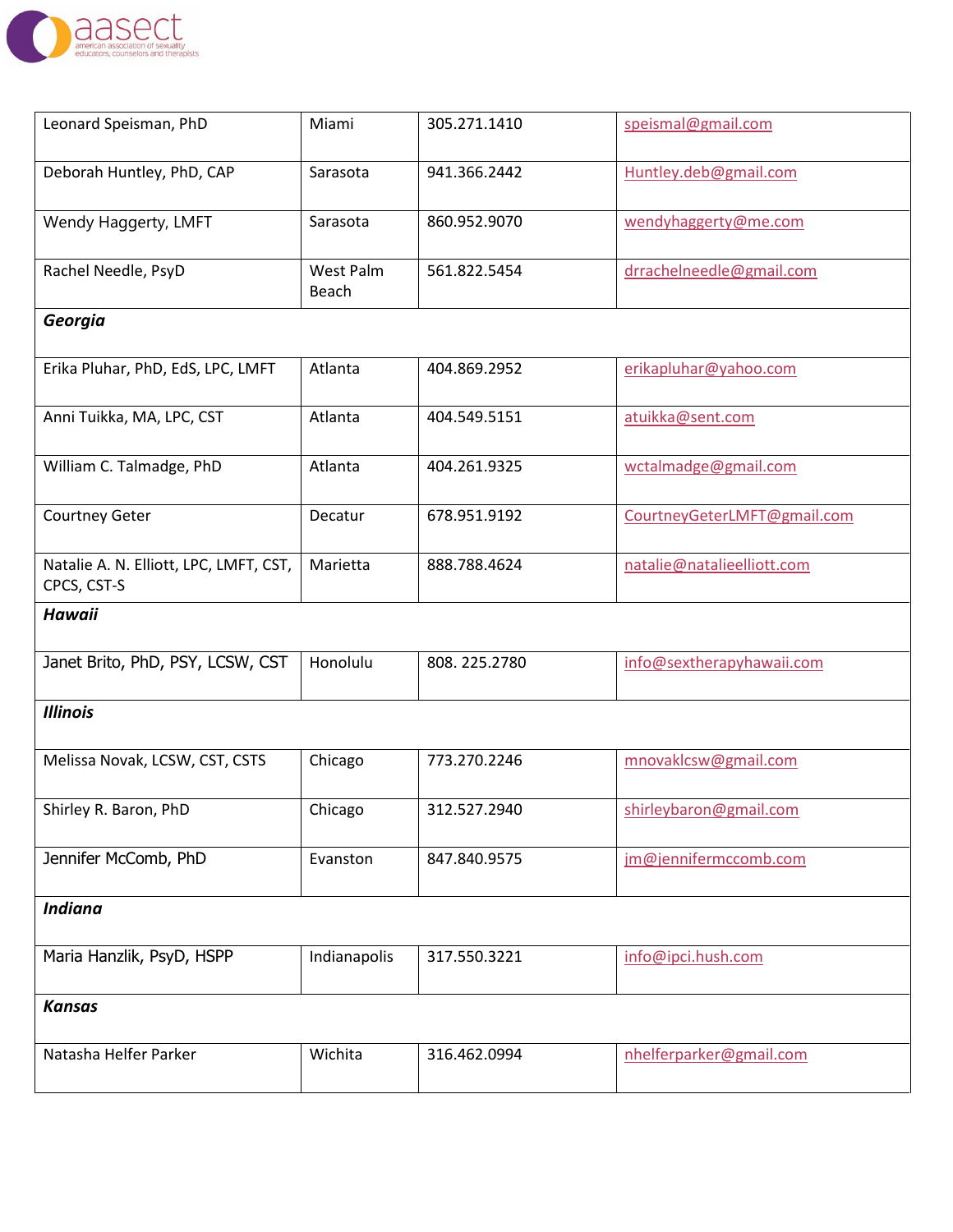

| Rachel Pearson, PhD, LCMFT                      | Wichita                 | 316.258.5828 | Dr.rachelpearson@live.com               |  |  |
|-------------------------------------------------|-------------------------|--------------|-----------------------------------------|--|--|
| Kentucky                                        |                         |              |                                         |  |  |
| Fred E. Stickle, PhD                            | <b>Bowling</b><br>Green | 270.842.2102 | Fred.stickle@wku.edu                    |  |  |
| Jean Dunman Koehler, PhD                        | Louisville              | 502.897.2717 | Jkoehler2@coresys.net                   |  |  |
| <b>Maine</b>                                    |                         |              |                                         |  |  |
| Ronald Feintech, PhD                            | Portland                | 207.878.3141 | couplescenter@maine.rr.com              |  |  |
| Rhiannon Beauregard, MA, LMFT                   |                         | 512.765.4741 | rhiannon@sextherapy-online.com          |  |  |
| <b>Maryland</b>                                 |                         |              |                                         |  |  |
| Cynthia S. Osborne, MSW                         | <b>Baltimore</b>        | 443.622.5077 | cosborne@jhmi.edu                       |  |  |
| Hani Miletski, PhD, MSW                         | Bethesda                | 301.951.6592 | hani@drmiletski.com                     |  |  |
| Melanie Ricaurte, Psy.D                         | Bethesda                | 301.412.2067 | drmelaniericaurte@gmail.com             |  |  |
| Gail Guttman, MSW                               | Rockville               | 301.984.0322 | gail@gpatherapy.com                     |  |  |
| <b>Massachusetts</b>                            |                         |              |                                         |  |  |
| Joseph Winn, MSW                                | Arlington               | 617.461.8479 | josephwinnlicsw@josephwinnlicsw.co<br>m |  |  |
| Andrea Mattisen-Haskins, LICSW,<br><b>BCD</b>   | Boston                  | 617.742.2270 | amattisen@comcast.net                   |  |  |
| Paula Leech, LMFT                               | Boston                  | 602.570.6657 | pleechtherapy@gmail.com                 |  |  |
| <b>Stephen Duclos</b>                           | <b>Boston</b>           | 617.745.4100 | Sduclos@ssshealthcenter.com             |  |  |
| Elliott Kronenfeld, Ph.D.(c), MSW,<br><b>MS</b> | <b>Brookline</b>        | 617.834.4235 | elliott@insightbrookline.com            |  |  |
| Katherine Ellin, PhD, MSW, DTR                  | Cambridge               | 617.864.3667 | Katherine.ellin@gmail.com               |  |  |
| Jassy Casella Timberlake, MEd,<br><b>LMFT</b>   | Florence                | 413.587.0095 | Jassy@northamptonsextherapy.com         |  |  |
| Peg Dawson, MA, LMHC, CST, CSTS                 | North<br>Andover        | 978.252.1233 | Peghurleydawson@icloud.com              |  |  |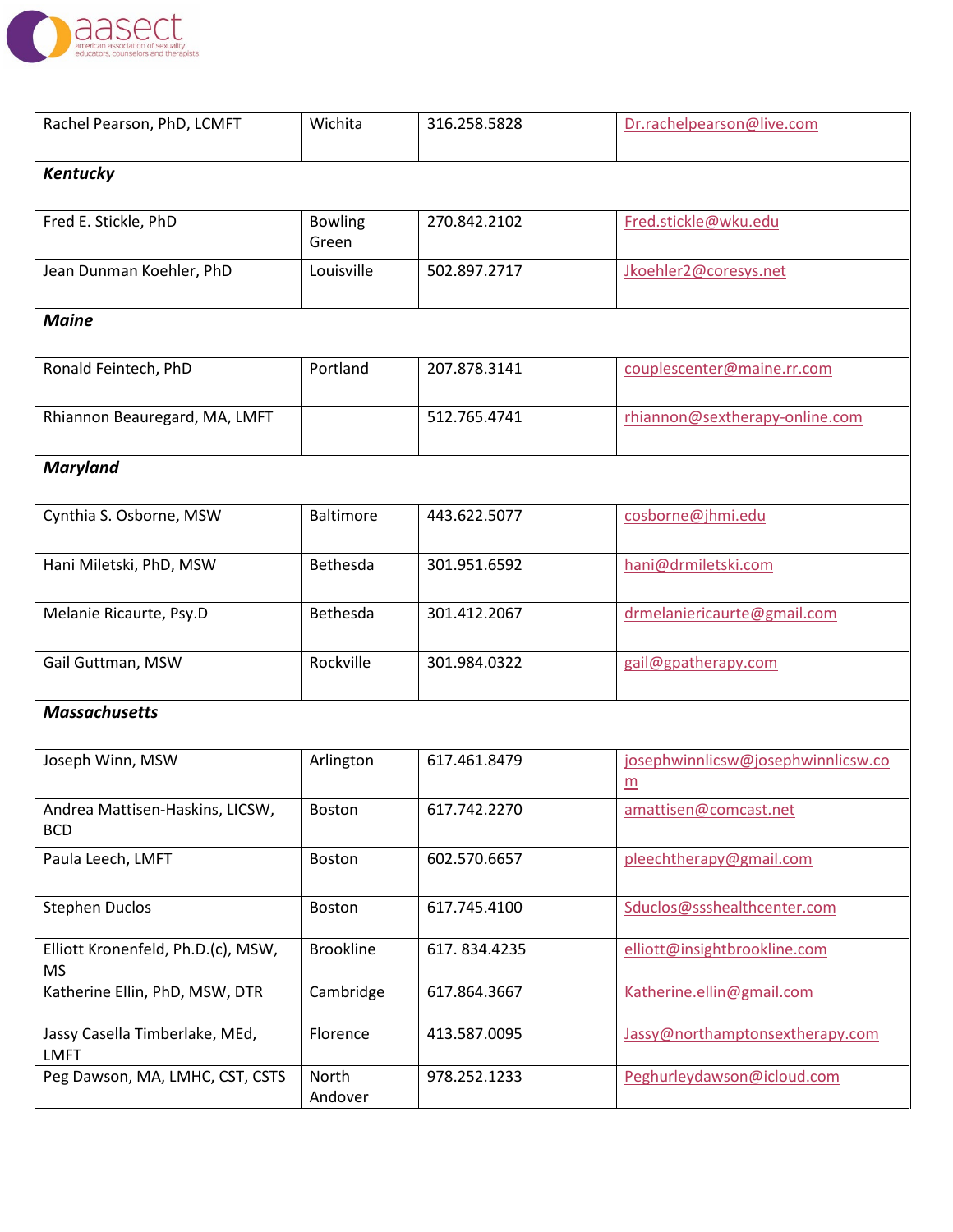

| Rhiannon Beauregard, MA, LMFT  |                     | 512.765.4741 | rhiannon@sextherapy-online.com |
|--------------------------------|---------------------|--------------|--------------------------------|
| <b>Michigan</b>                |                     |              |                                |
| Casey O'Gara                   | Ann Arbor           | 734.615.8592 | ogara@umich.edu                |
| Claudia Kraus Piper, LMSW, DST | Ann Arbor           | 734.668.7591 | ckpiper@comcast.net            |
| Daniela Wittman, MSW, LMSW     | Ann Arbor           | 734.615.2878 | dwittman@umich.edu             |
| Valerie Wood, LMSW             | Ann Arbor           | 734.332.9196 | valeriewood@comcast.net        |
| Sallie Foley, MSW              | Ann Arbor           | 734.332.9170 | salliefoley@gmail.com          |
| Ruth Koelling, MSW             | Ann Arbor           | 734.730.5163 | RKoelling@yahoo.com            |
| Joe Kort, PhD, LPC, CST        | Royal Oak           | 248.399.7317 | joekort@joekort.com            |
| Theresa Callard-Moore, ACSW    | <b>Swartz Creek</b> | 810.620.0200 | shanticounseling@gmail.com     |
| <b>Minnesota</b>               |                     |              |                                |
| Laura Rademacher, MA, LMFT     | Bloomington         | 612.879.0476 | laura.e.rademacher@gmail.com   |
| Jennie Hilleren, MS, LMFT      | Edina               | 952.562.7837 | jennie@skyhilltherapy.com      |
| Dianne Berg, PhD               | Minneapolis         | 612.624.6573 | dberg@umphysicians.umn.edu     |
| Rosemary Munns, PsyD           | Minneapolis         | 612.624.8510 | munns001@umn.edu               |
| <b>Missouri</b>                |                     |              |                                |
| Linda J. Weiner, MSW           | St. Louis           | 314.588.8924 | linderweiner@gmail.com         |
| <b>Nebraska</b>                |                     |              |                                |
| Kristen Lilla, LCSW            | Omaha               | 402.201.6046 | kristen@kristenlilla.com       |
| <b>New Hampshire</b>           |                     |              |                                |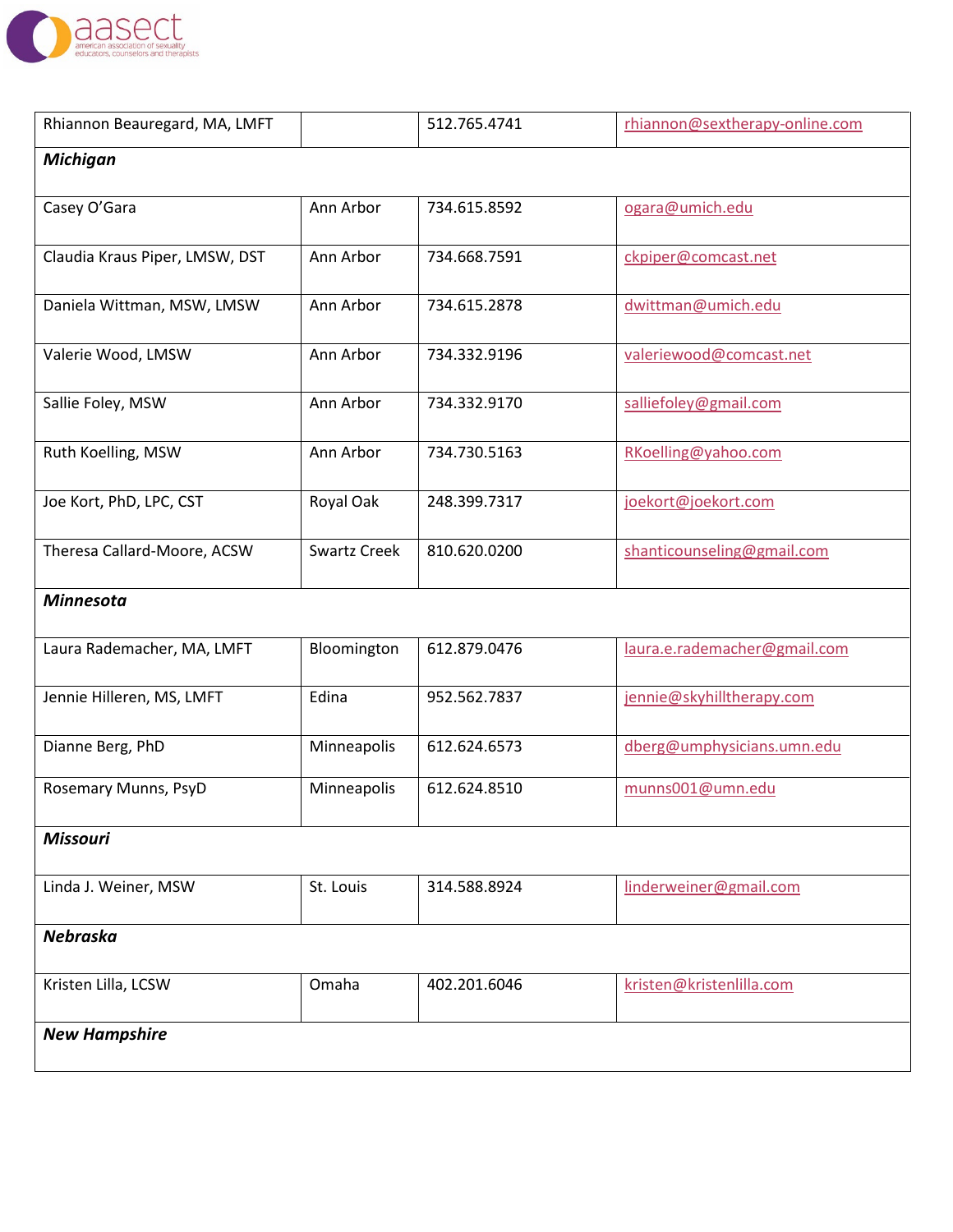

| Rhiannon Beauregard, MA, LMFT    |                      | 512.765.4741       | rhiannon@sextherapy-online.com          |  |  |
|----------------------------------|----------------------|--------------------|-----------------------------------------|--|--|
| <b>New Jersey</b>                |                      |                    |                                         |  |  |
| Stephen J. Betchen, DSW, LMFT    | Cherry Hill          | 856.751.9787       | stephen.betchen@yahoo.com               |  |  |
| Carole M. Pasahow, DSW, LCSW     | Fair Lawn            | 201.475.2777       | drpasahow@njcounselingandsextherapy.com |  |  |
| Lori Sequiera, LPC               | <b>Highland Park</b> | 800.379.9220       | Isequeira@ipgcounseling.com             |  |  |
| Margaret Nichols, PhD            | <b>Highland Park</b> | 732.246.8439       | shrnklady@aol.com                       |  |  |
| Susan Menahem, LCSW              | <b>Highland Park</b> | 800.379.9220       | SusanMatIPG@aol.com                     |  |  |
| Daniel N. Watter, EdD            | Parsippany           | 971.257.9000 x 202 | drwatter@morrispsych.com                |  |  |
| James Wadley, PhD                | Pennington           | 267.249.9452       | jwadley@lincoln.edu                     |  |  |
| Melissa Donahue, MSW             | Ridgewood            | 201.240.9788       | melissa@md-counseling.com               |  |  |
| <b>New Mexico</b>                |                      |                    |                                         |  |  |
| David Ley, PhD                   | Albuquerque          | 505.268.0701       | Davidleyphd@gmail.com                   |  |  |
| <b>New York</b>                  |                      |                    |                                         |  |  |
| Arlene I Lev, LCSW-R, CASAC, CST | Albany               | 518.438.2222       | arlene.lev@gmail.com                    |  |  |
| Kelly Wise, PhD, LCSW-R, CST     | Brooklyn             | 917.727.0522       | info@kellywise.com                      |  |  |
| Amy Rosenberg, LCSW              | New York             | 212.535.3271       | amyrosenb@gmail.com                     |  |  |
| Bruce Berman, PhD                | New York             | 212.265.3594       | bbermanpsych@gmail.com                  |  |  |
| Eli R, Mayer, PsyD               | New York             | 202.242.2219       | Dr.elimayer@verizon.net                 |  |  |
| Esther Perel, MA                 | New York             | 212.226.8403       | estherperel@me.com                      |  |  |
| Jeanne Carter, PhD               | New York             | 646.888.5077       | carterj@mskcc.org                       |  |  |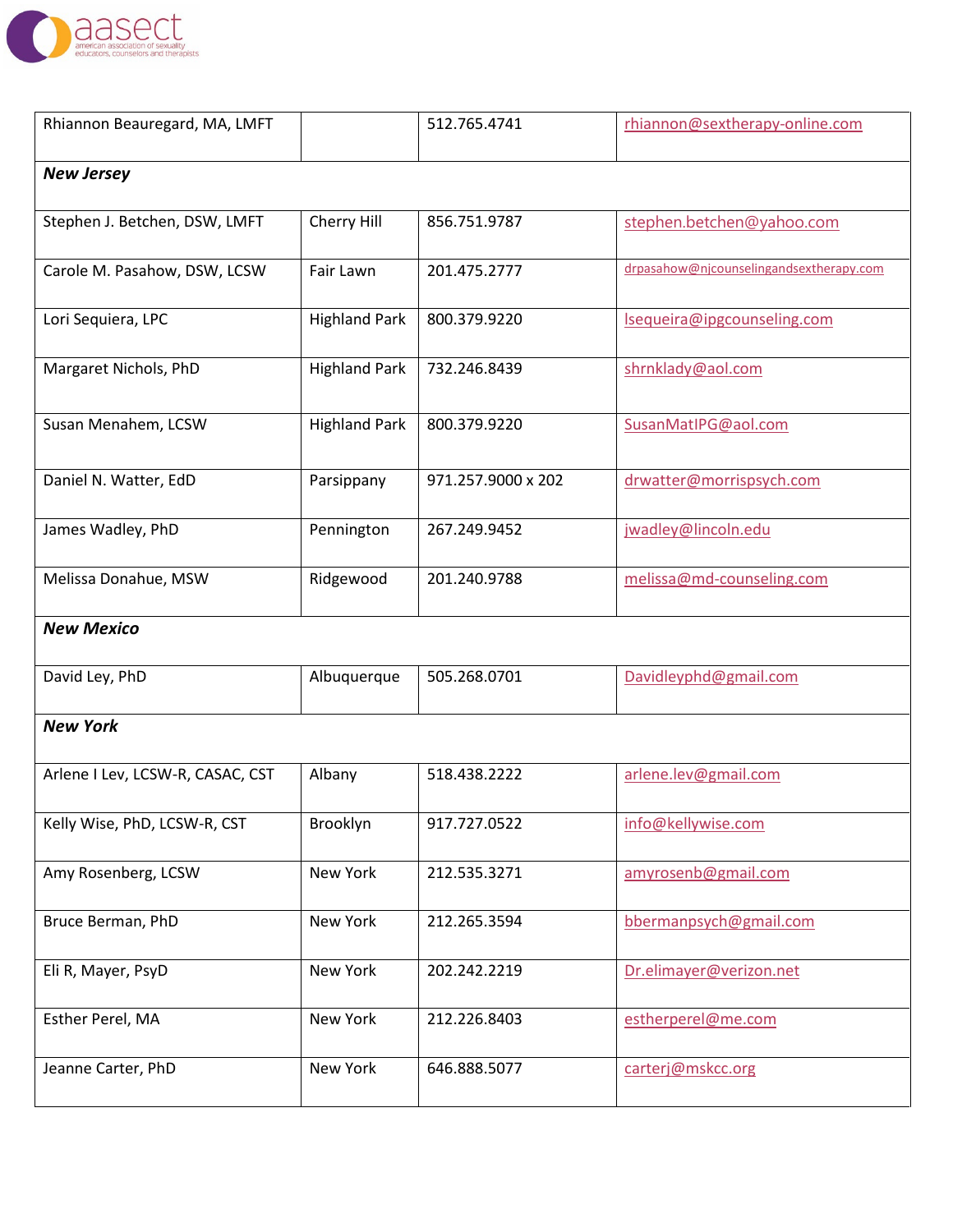

| Merry Frons, PhD, LCSW, CAC                  | New York             | 917.940.4415 | Merry.frons@gmail.com                    |
|----------------------------------------------|----------------------|--------------|------------------------------------------|
| Michael A. Perelman, PhD                     | New York             | 212.570.5000 | perelman@earthlink.net                   |
| Sari Cooper, LCSW, CST                       | New York             | 212.787.5010 | sari@centerforloveandsex.com             |
| Sharon G. Nathan, PhD, MPH                   | New York             | 212.724.6507 | snathan@alum.mit.edu                     |
| Sharlene Bird, PsyD                          | New York             | 212.582.3614 | drsbird@hotmail.com                      |
| Sharna Striar, RN, PhD, PMHCNS,<br>CST, CSTS | New York             | 212.532.3945 | drstriar@gmail.com                       |
| Shoshana Bulow, LCSW, PhD                    | New York             | 212.696.8679 | smbulow@gmail.com                        |
| Sylvia Rosenfeld, LCSW                       | New York             | 212.799.7800 | sylvia@eintelligence.com                 |
| Virginia Alcott Sadock, MD                   | New York             | 212.427.0885 | vsadock@msn.com                          |
| Daniel Rosen, LCSW-R                         | Rochester            | 585.865.3584 | Dan@rochestercenterforsexualwellness.com |
| William A. Kelly, MSW                        | Rochester            | 585.748.1478 | Wakellymsw@aol.com                       |
| Peter Kanaris, PhD                           | Smithtown            | 631.979.2640 | Drpit1@aol.com                           |
| Rhiannon Beauregard, MA, LMFT                |                      | 512.765.4741 | rhiannon@sextherapy-online.com           |
| <b>North Carolina</b>                        |                      |              |                                          |
| Krista Nabar, PsyD                           | $\overline{C}$ ary   | 919.297.8322 | krista.nabar@carolinaswc.org             |
| Marsha Rand, MS, LMFT, CST, CSTS             | Wilmington           | 910.256.3784 | marsha@marsharand.net                    |
| <b>Ohio</b>                                  |                      |              |                                          |
| Jill W. Bley, PhD                            | Cincinnati           | 513.961.8788 | drjillbley@cinci.rr.com                  |
| Emma Schmidt, MA                             | Cincinnati           | 513.438.0448 | Emma@Emma-schmidt.com                    |
| Ashley Grinonneau-Denton, MA,<br>CST, CSTS   | Cleveland<br>Heights | 216.200.7928 | ashley@clevelandrelationshiptherapy.com  |
|                                              |                      |              |                                          |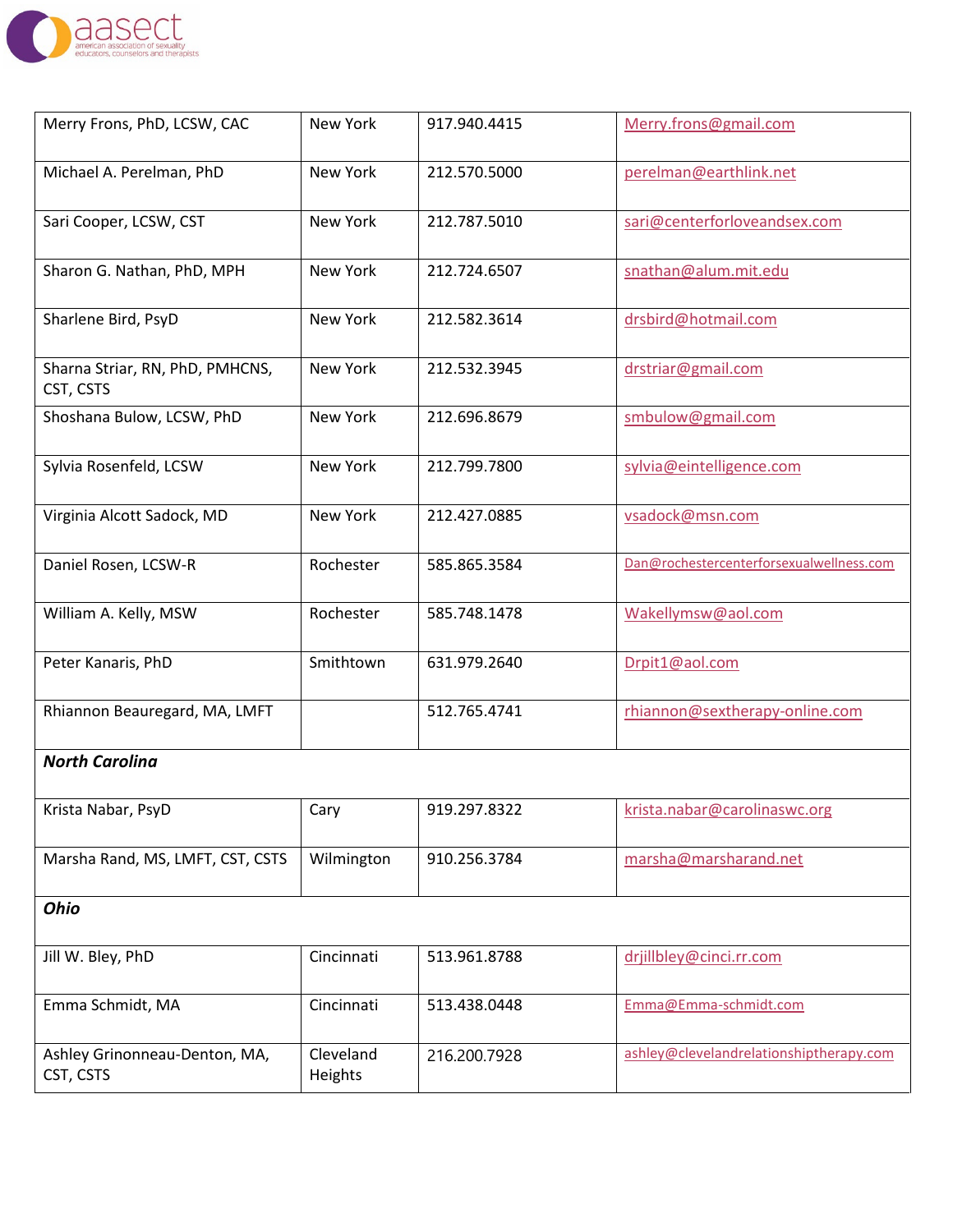

| Frederick L. Peterson, PsyD                  | Dayton       | 937.479.0008     | Docpete1000@aol.com                          |
|----------------------------------------------|--------------|------------------|----------------------------------------------|
| Cynthia Lief Ruberg, MS, Ed, LPCC-<br>S, LLC | Westerville  | 614.865.1612     | cynthia@cynthiaruberg.com                    |
| <b>Oregon</b>                                |              |                  |                                              |
| Karlaina Brooke, PsyD                        | Portland     | 503.740.4922     | drkrmbrooke@gmail.com                        |
| Kate McNulty, MSW                            | Portland     | 503.295.6265     | katemcn@comcast.net                          |
| Pennsylvania                                 |              |                  |                                              |
| Bruce Hersey, LCSW                           | Altoona      | 814.944.3852     | brucehersey@gmail.com                        |
| Lucy S. Raizman, MSW, LCSW,<br><b>LMFT</b>   | Doylestown   | 215.345.8454 x2  | runningthere205@gmail.com                    |
| Michele Marsh, MSEd, PhD                     | Havertown    | 215.575.9140 x 1 | mmmarsh@comcast.net                          |
| Patricia Rich, LCSW                          | Jenkintown   | 215.760.3519     | patriciarobin@earthlink.net                  |
| Alex Robboy, CAS, MSW                        | Philadelphia | 267.324.9564     | alexrobboy@yahoo.com                         |
| Chris Fariello, PhD, MA, LMFT                | Philadelphia | 215.514.6954     | fariello@phiirst.com                         |
| Christian Jordal, PhD, LMF                   | Philadelphia | 484.429.6079     | christian.jordal@gmail.com                   |
| James Wadley, PhD                            | Philadelphia | 267.249.9452     | jwadley@lincoln.edu                          |
| Sabitha Pillai-Friedman, PhD, LCSW           | Philadelphia | 610.324.1095     | rittenhouserelationship@gmail.com            |
| Thomas Wood, LCSW, PhD                       | Philadelphia | 302.521.0659     | thomaswoodlsw@yahoo.com                      |
| Amy K. Bucciere, LCSW                        | Pittsburgh   | 724.544.4857     | akbucciere@hushmail.com                      |
| Dana Kirkpatrick                             | Pittsburgh   | 412.921.3908     | Dana.kirkpatrick@relationshipresolutions.org |
| Robert M. Schwartz, PhD                      | Pittsburgh   | 412.687.8700     | robsch77@gmail.com                           |
| Nancy Gambescia, PhD, RN, MS                 | Rosemont     | 610.525.1978     | drnancygambescia@gmail.com                   |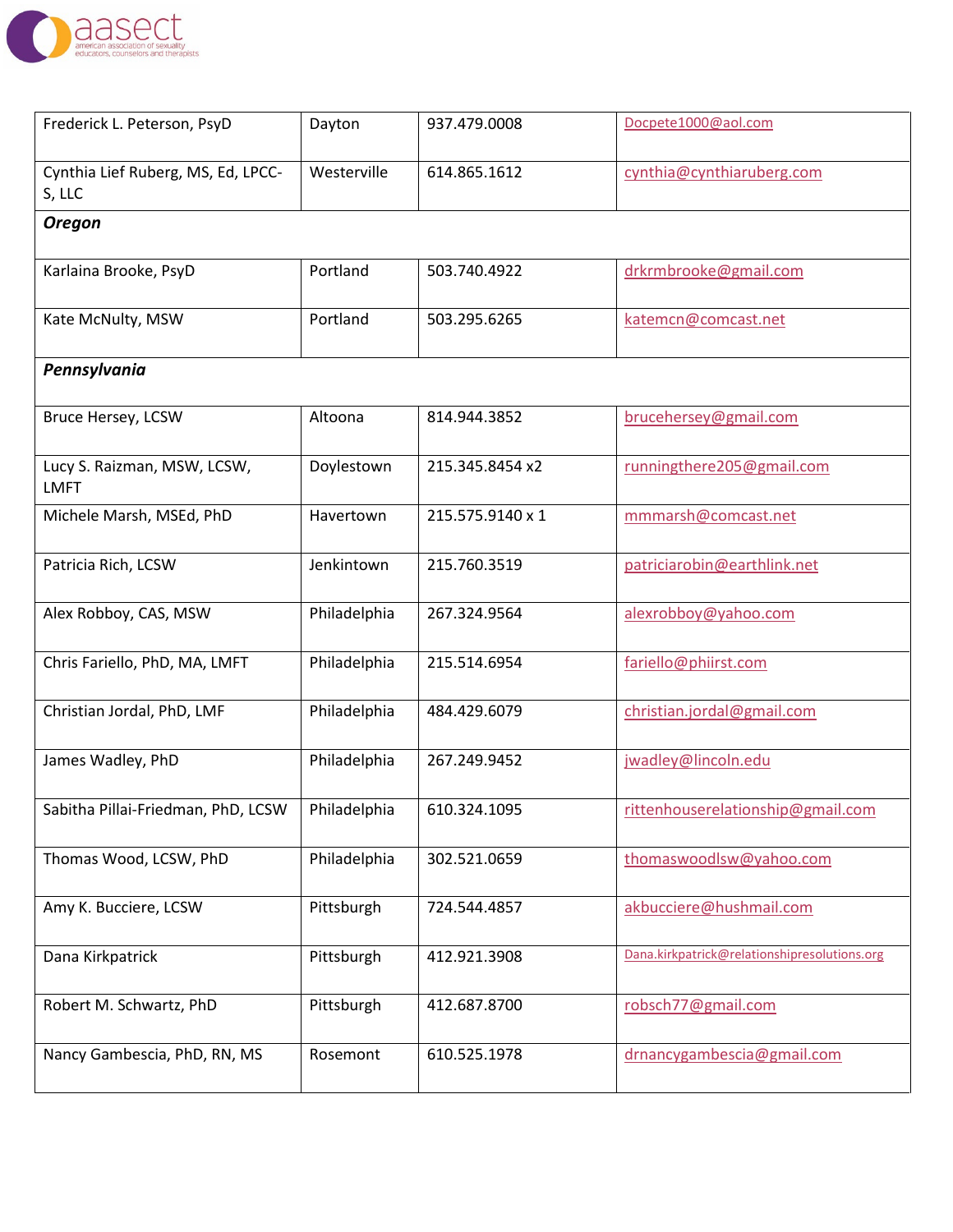

| <b>Rhode Island</b>              |                      |              |                                    |
|----------------------------------|----------------------|--------------|------------------------------------|
| Kimberly Jackson, LICSW          | Providence           | 401.575.0177 | kimberly.licsw@gmail.com           |
| <b>South Carolina</b>            |                      |              |                                    |
| Sarah E. Wright, PsyD            | Columbia             | 803.658.8898 | DrSarahEWright@gmail.com           |
| Joan C. Sughrue, MEd, BSN, RN    | Mt Pleasant          | 770.655.3082 | Joan@RelationshipTherapy.net       |
| <b>Tennessee</b>                 |                      |              |                                    |
| David Yarian, PhD                | Nashville            | 615.298.4559 | connect@davidyarian.com            |
| <b>Texas</b>                     |                      |              |                                    |
| Claudia Thompson, MA, MBA        | Austin               | 512.994.2588 | claudiathompsontherapist@gmail.com |
| Cay L. Crow, MA, LPC             | San Antonio          | 210.831.1905 | askcay@yahoo.com                   |
| Rhiannon Beauregard, MA, LMFT    |                      | 512.765.4741 | rhiannon@sextherapy-online.com     |
| <b>Utah</b>                      |                      |              |                                    |
| Jordan Rullo, PhD                | Salt Lake city       | 385.202.4250 | info@jordanrullo.com               |
| Washington                       |                      |              |                                    |
| Cindy Rushin-Gallagher, MA, LMHC | Mountlake<br>Terrace | 425.670.2320 | cindykrg@frontier.com              |
| Kimberly Gwen Castelo, MFT       | Seattle              | 206.954.9102 | kimberly.castelo.llc@gmail.com     |
| Tina Schermer Sellers, PhD, LMFT | Seattle              | 206.679.4728 | tsellers@spu.edu                   |
| Jessa Zimmerman, MA              | Seattle              | 206.919.9488 | change@jessazimmerman.com          |
| Wisconsin                        |                      |              |                                    |
| Jessica A. Ford, MA, MSW         | Caledonia            | 262.744.4090 | jford@jafordgroup.com              |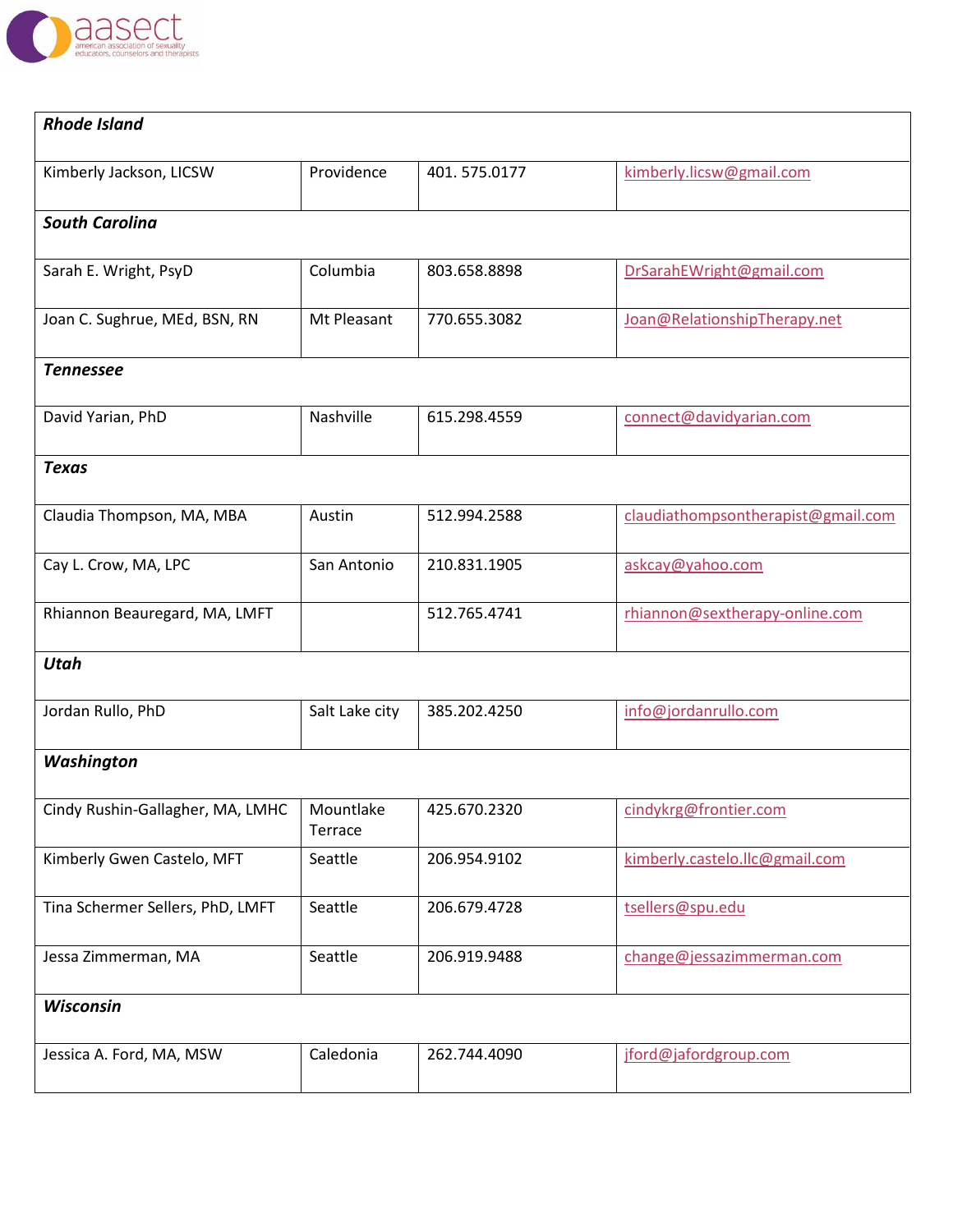

| Martha Kauppi, MS, LMFT                                  | Madison                   | 608.698.4171         | martha@instituteforrelationaltherapy.com |  |  |  |  |
|----------------------------------------------------------|---------------------------|----------------------|------------------------------------------|--|--|--|--|
| Francie Stone, PsyD                                      | Milwaukee                 | 262.689.6140         | drfranciestone@gmail.com                 |  |  |  |  |
| Gretchen Fincke, MSSW                                    | West Bend                 | 262.629.1567         | gfincke@charter.net                      |  |  |  |  |
| <b>Betty Rygiewicz</b>                                   | Sun Prairie               | 608.843.4660         | rygiewiczbetty@gmail.com                 |  |  |  |  |
| <b>International Certified Sex Therapist Supervisors</b> |                           |                      |                                          |  |  |  |  |
| <b>Australia</b>                                         |                           |                      |                                          |  |  |  |  |
| Matthew Yau, PhD, OTR, CST                               | Townsville,<br>Queensland | 617.478.6242         | mksyau@gmail.com                         |  |  |  |  |
| Canada                                                   |                           |                      |                                          |  |  |  |  |
| Shannon St. Pierre, PhD                                  | Calgary,<br>Alberta       | 403.282.1474         | stpierre shannon@hotmail.com             |  |  |  |  |
| Cory Grant Hrushka, MA                                   | Edmonton,<br>Alberta      | 780.461.1717         | chrushka@insightpsychological.ca         |  |  |  |  |
| Jason Jones, BSc, MC                                     | Edmonton,<br>Alberta      | 587.498.9750         | admin@lovingchoices.ca                   |  |  |  |  |
| Peggy J. Kleinplatz, PhD                                 | Ottawa,<br>Ontario        | 613.563.0846         | kleinpla@uottawa.ca                      |  |  |  |  |
| <b>India</b>                                             |                           |                      |                                          |  |  |  |  |
| D. Narayana Reddy, MD, PhD                               | T. Nagar<br>Chennai       | 61.44.24354242       | deganr@gmail.com                         |  |  |  |  |
| <b>Israel</b>                                            |                           |                      |                                          |  |  |  |  |
| Ronny A. Shtarkshall, PhD, BSW                           | Givatayim                 | 972.77.5488          | ronnys@ekmd.huji.ac.il                   |  |  |  |  |
| Talli Yehuda Rosenbaum, MSc                              | <b>Bet Shemesh</b>        | 011.972.60.5.689.572 | talli@tallirosenbaum.com                 |  |  |  |  |
| David S. Ribner, DSW                                     | Jerusalem                 | 052.341.4294         | matzeel@hotmail.com                      |  |  |  |  |
| <b>Yoav Lavee</b>                                        | Haifa                     | 972.54.8121009       | lavee@research.haifa.ac.il               |  |  |  |  |
| Nava Shafrir, MA                                         | Gedera                    | 972.54.4299167       | doron.shafrir@bezeqint.net               |  |  |  |  |